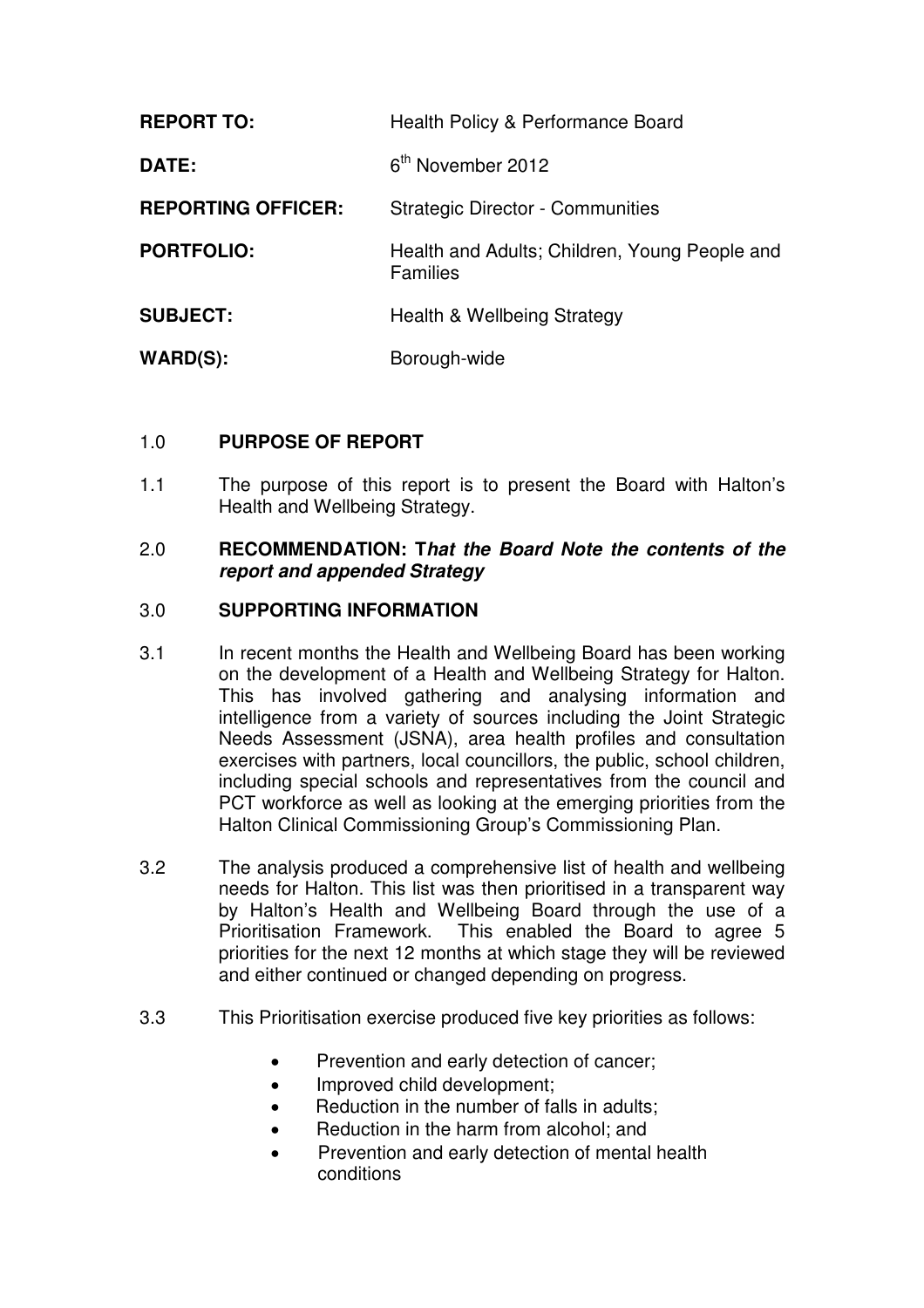3.4 Following agreement of the priorities a draft Health and Wellbeing Strategy was developed. This was approved by the Health and Wellbeing Board at its meeting on 12<sup>th</sup> September and is attached as Appendix 1 to this report.

## **Vision for Health and Wellbeing in Halton**

3.5 As outlined in paragraph 3.1, in developing the Strategy, we have carried out wide consultation with local people. Similar consultation has also taken place in the development of local health and wellbeing areas. These events have provided us with a wealth of information and local knowledge that have not only enabled us to develop our Strategy and a brand for health and wellbeing, but have also helped us to shape our Vision for the Strategy.

## **Summary of Outline and Content**

3.6 The Strategy builds up a picture of need using the wealth of information and intelligence available through the JSNA and local consultation. It sets out the five priorities that the Health and Wellbeing Board have chosen and explains how the Board intends to turn the priorities into action, who will be responsible and how we will monitor our success. There are a number of priority summaries at the back of the report '**The Story Behind the Priorities'** that explain in further detail why they were chosen as priorities and how they link to national outcomes frameworks.

# 4.0 **POLICY IMPLICATIONS**

- 4.1 The Health and Wellbeing Strategy should provide the overarching framework within which commissioning plans for the NHS, Social Care, Public Health and other services which the Health and Wellbeing Board agrees are relevant, are developed.
- 4.2 The implementation of the strategy at a local level will have direct policy implications for the future delivery of services however until the detail of the strategy is worked through and developed it will be impossible to say exactly what these are at this time.

# 5.0 **OTHER/FINANCIAL IMPLICATIONS**

5.1 None identified at this time.

# 6.0 **IMPLICATIONS FOR THE COUNCIL'S PRIORITIES**

#### 6.1 **Children & Young People in Halton**

Improving the Health and Wellbeing of Children and Young People is a key priority in Halton and will continue to be addressed through the Health and Wellbeing Strategy whilst taking into account existing